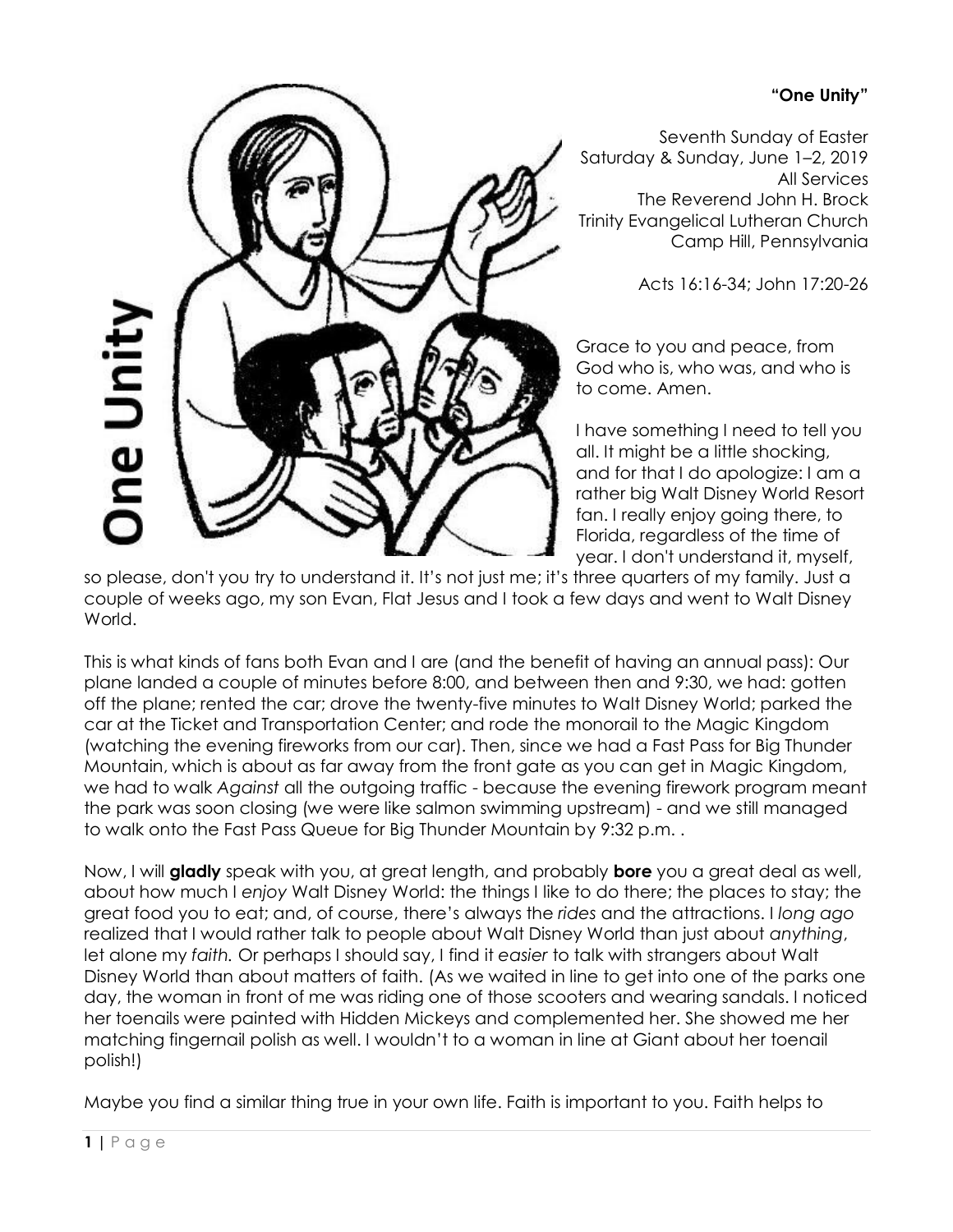fundamentally shape who you are. . . But you'd rather have a root canal without anesthesia than talk to *Anyone* about faith, let alone a stranger. But, if asked about, say, the Steelers, or the Philly's, or your garden, or the finale of *Game of Thrones,* or *Whatever* it is that excites you, talking about any of *That* to a stranger would **Not** be a difficultly.

Faith, believing in something, is a powerful thing. Faith can be used in positive ways to unite people. Faith, unfortunately, can *also* be used toward negative ends, or to force people apart. In our reading from Acts, talking about faith brought about unity.

The story, briefly: Paul & Silas are in Philippi (we heard Pastor Horner talk about Philippi a couple of weeks ago when he told us the story about Lydia). They end up getting tossed in prison, because they healed a slave girl. She was possessed, as our reading says, by

*"a spirit of divination" and* (therefore she) *brought her owners a great deal of money by fortune-telling."* (V16)

The Greek says, literally, that she is possessed by the "spirit of the python," which was the symbol of the high priestess of Delphi, and implies that the slave girl's ability comes, *not* from the LORD God, but rather from the Oracle at Delphi in Greece. So, in other words, from a Christian believer's point of view, her divination does **not** correspond to *Christ*, therefore anything she says or predicts is suspect, regardless of how accurate some of it may be.

In healing this young woman of her ability to predict the future, Paul & Silas have caused a loss of a rather lucrative revenue source for her owners. Which in turn ticks off the owners, who then drum up some fake charges against Paul & Silas, and get them beaten, arrested, and jailed. While in prison, after a series of events, Paul & Silas end up converting the jailer and his entire household (it's actually a pretty cool story, I'd encourage you to go home and read Acts 16, it's short, and interesting).

In converting to Christianity, the jailer and his household suddenly find themselves part of a new system. They are now part of a *greater* family. They are untied with folks who will help them, care for them, all of which they may or may not have had before. All we know for certain is that now that they are believers in Christ, there is a group in place to help them out (remember Lydia & her crew?). By the end of chapter 16, this is the last we hear about this jailer. We don't get any side plots, there are no spin offs. We don't know if there is any "happily ever after." But what we do know, is that people kept talking about Jesus. How do we know this? Because here we all sit, roughly two thousand years later, still talking about this story.

And on Saturday, we had fourteen young people who have spent the past nine months learning how to talk about faith, and what faith means to them. I told them that I am not expecting them all to go out start proclaiming the gospel story from a street corner, or their classroom, or on-line (I gave them a week off). But what I *do* expect of them, is to continue in faith. I **do** expect them to continue to gather together with other believers on a regular and frequent basis. Which means more than just Easter and Christmas. *Why?* Because that's what Jesus calls us to do: meet with other believers, in prayer and fellowship. Not only so that we won't feel alone. But because it is in meeting with, gathering with, other believers, that our own faith is strengthened, and we are reminded that we that we are joined together with Gd.

As a matter of fact, that's what Jesus prays for in our gospel reading. Jesus asks the Father to help us all know we are One in Christ.